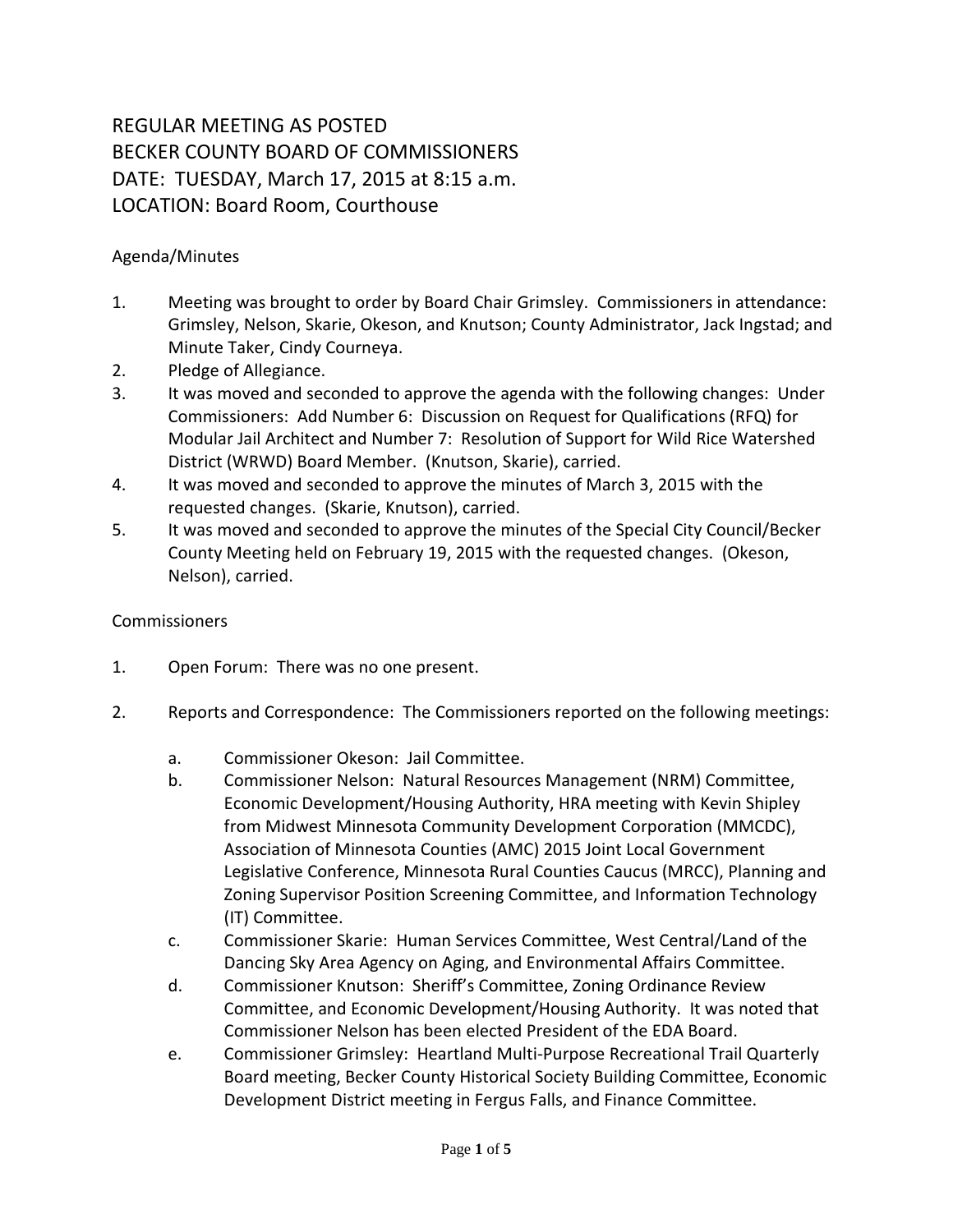- 3. Appointments:
	- a. **I**t was moved and seconded to re-appoint Jim Bruflodt to the Planning Commission for a 3-year term, representing District 2. (Grimsley, Nelson), carried.
	- b. It was moved and seconded to re-appoint Jim Bruflodt to the Board of Adjustments for a 3-year term, representing District 2. (Grimsley, Knutson), carried.
- 4. Three appointments are needed for the Pelican River Watershed District Board of Managers; one to fulfill the remainder of a term set to expire on May 25, 2017 and the other two for terms set to expire on May 25, 2015.
- 5. The next Quarterly Joint Governance Meeting is scheduled for Tuesday, April  $7<sup>th</sup>$  at M-State with the Detroit Lakes Chamber of Commerce hosting.
- 6. It was moved and seconded to authorize the Sheriff's Committee to move forward with the preparation of a Request for Qualifications (RFQ) for a Modular Jail Architect and to advertise the RFQ once completed. (Nelson, Skarie), carried.
- 7. It was moved and seconded to approve a resolution to support the re-appointment of Duane Erickson to the Wild Rice Watershed District Board of Managers, to represent Becker County. (Nelson, Knutson), carried.

Auditor-Treasurer: Mary Hendrickson presented:

- 1. Licenses and Permits:
	- a. It was moved and seconded to approve the New Wine/Strong Beer License for Jolly Fisherman – Round Lake Township. (Okeson, Nelson), carried.
	- b. It was moved and seconded to approve the Wine/Strong Beer License Renewal for the following:
		- i. Cedar Crest Resort Fred W. Brower Maple Grove Township;
		- ii. Ella Marie's Café & Collectibles Ella Marie's LLC Cormorant Township (No Strong Beer).

(Nelson, Knutson), carried.

- c. It was moved and seconded to approve the 3.2 Off-Sale Renewal for the following:
	- i. Detroit Country Club, Inc. Gregory Selbo, President Lakeview Township;

ii. Shirley Kalberer – County 6 Gas & Bait – Lakeview Township. (Nelson, Okeson), carried.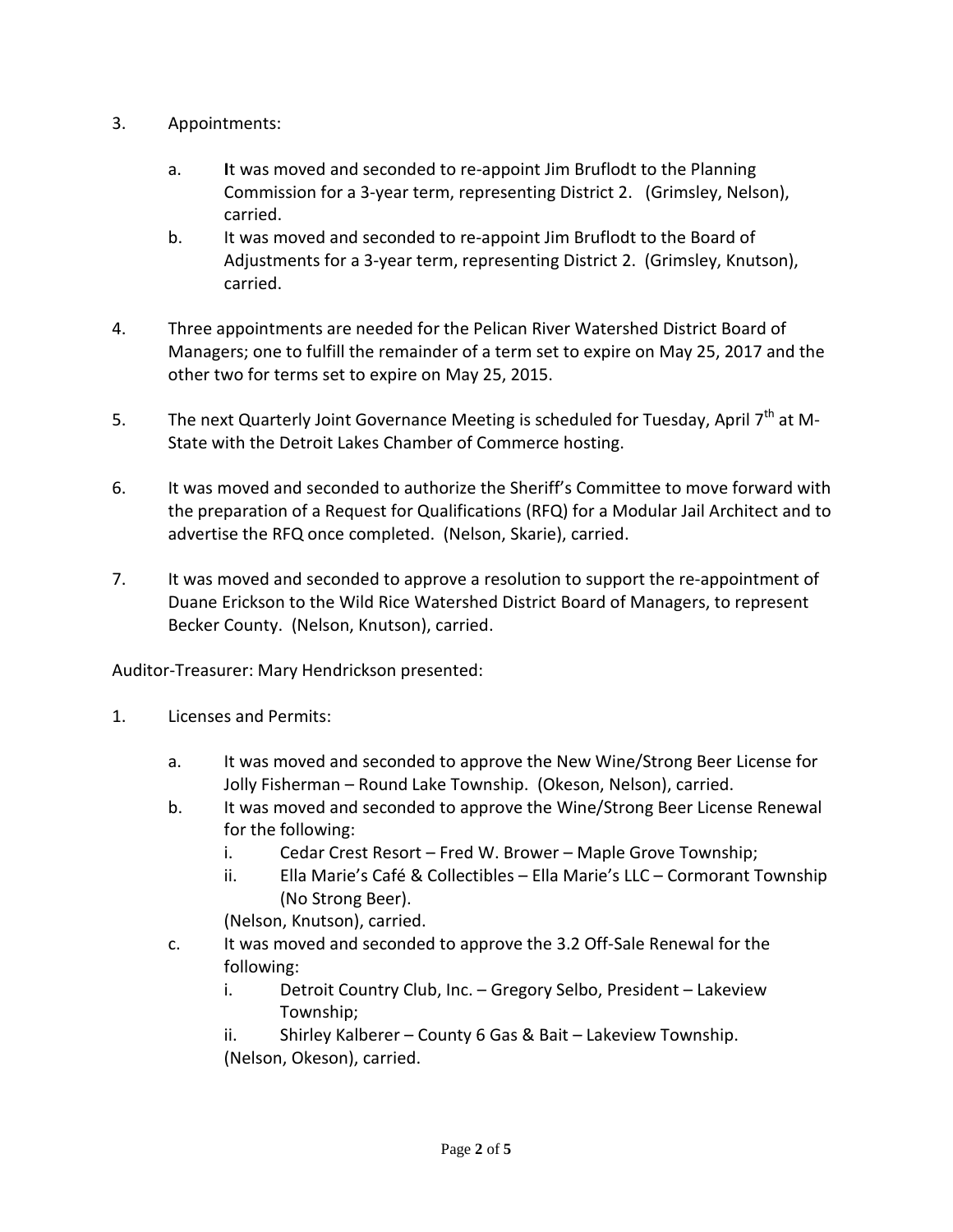- d. It was moved and seconded to approve the 3.2 Combination On/Off Sale Renewal for the following:
	- i. Cedar Crest Resort Fred W. Brower Maple Grove Township;
	- ii. Richard Bartelt Four Corners Erie Township;
	- iii. Susan Marie Hosler Two Inlets Country Store Two Inlets Township. (Nelson, Skarie), carried.
- e. It was moved and seconded to approve the On-Sale Liquor License Renewal for Headwaters Vineyard, LLC - DBA: Richwood Winery, LLC – Richwood Township. (Nelson, Knutson), carried.
- f. It was moved and seconded to approve the On-Sale (Includes Sunday Sales) Liquor License Renewals for the following:
	- i. Detroit Country Club, Inc. Gregory Selbo, President Lakeview Township;
	- ii. The Cormorant Pub, Inc. DBA: The Pub Patricia J. Maloney Cormorant Township;
	- iii. Swenson Mills, LTD Bleachers Aaron Swenson Lakeview Township;
	- iv. Hotel Shoreham of Detroit Lakes, Inc. Lakeview Township. (Okeson, Skarie), carried.
- g. It was moved and seconded to approve the Combination On and Off-Sale (Including Sunday) Liquor License Renewal for Gerald Hanson (Charlie's Bar) – Height of Land Township. (Nelson, Knutson), carried.
- h. It was moved and seconded to approve the Off-Sale Liquor License Renewals for the following:
	- i. Seven Sisters Spirits, LLC Steven D. Larsen, General Mgr. Lakeview Township;
	- ii. Lakes Corner Liquor, LLC Aaron Aslesen Erie Township;
	- iii. The Cormorant Pub, Inc. The Cormorant Bottle Shop Patricia J. Maloney – Cormorant Township;
	- iv. Shanda Askland Lakes of Coffee & Liquor Cormorant Township. (Skarie, Okeson), carried.
- 2. It was moved and seconded to accept the Cash Comparison and Investment Report for January 2015. (Nelson, Knutson), carried.

Finance Committee: Mary Hendrickson presented:

- 1. It was moved and seconded to approve the Regular Claims, Auditor's Warrants, Over 90- Day Claims, and Additional Claim for the following:
	- a. Auditor's Warrants (Tuesday Bills):
		- i. 03/03/2015 in the amount of \$210,430.45
		- ii. 03/05/2015 in the amount of \$11,200.00
		- iii. 03/10/2015 in the amount of \$27,304.51
	- b. Over 90-Days:
		- i. Detroit Lakes Public Schools in the amount of \$900.00 misplaced invoice.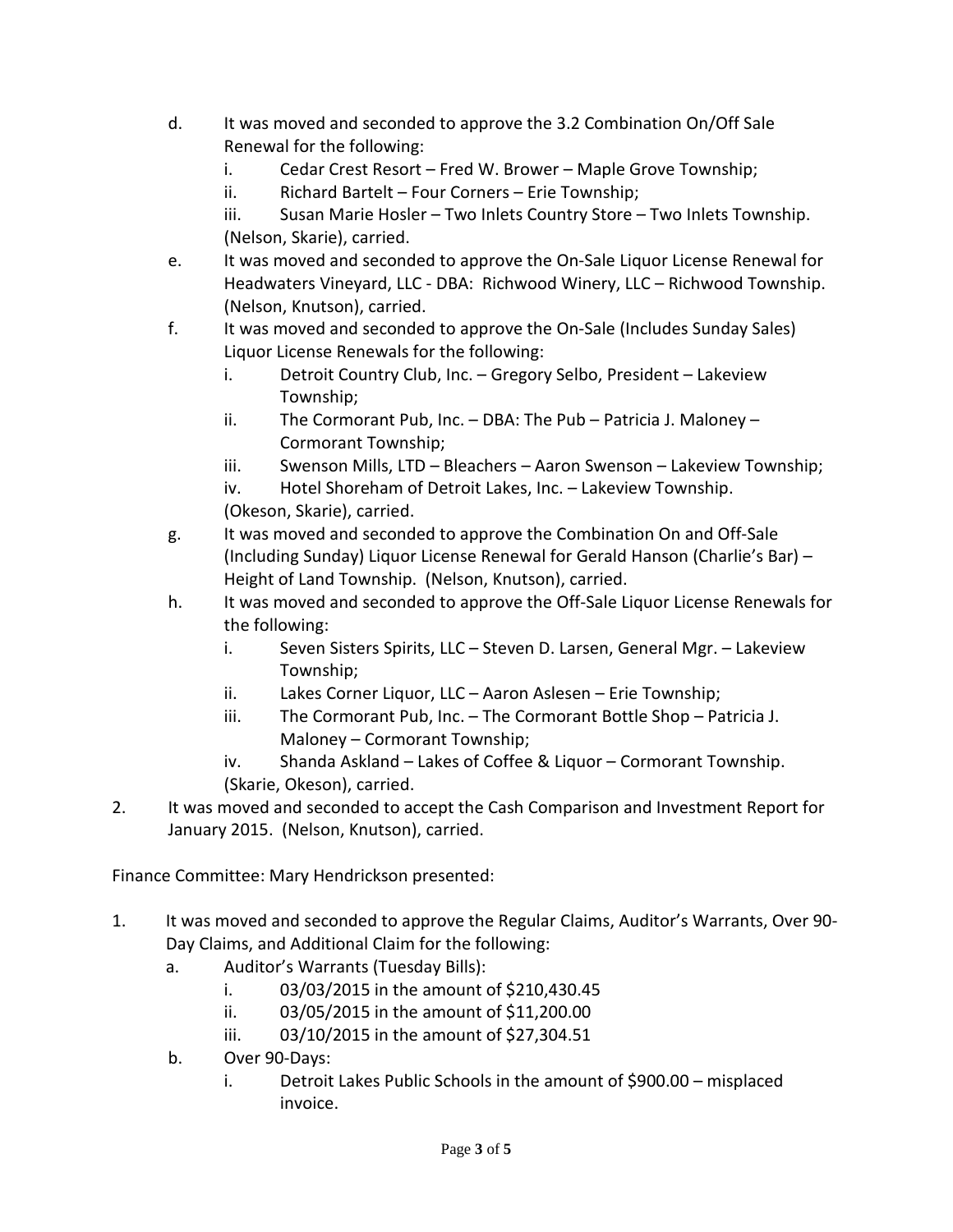- ii. Gladen Construction in the amount of \$3,688.36 final payment.
- c. Additional Claim:
	- i. To add Enterprise Fleet charges for Human Services to 03/20/2015 Warrants in the amount of \$908.37.

(Knutson, Okeson), carried.

- 2. It was moved and seconded to approve the purchase of a Walk Behind Sweeper and to accept the low quote from L&M Fleet in Detroit Lakes for an Airens Power Brush Sweeper with Cab at a cost of \$2,938.99. (Skarie, Knutson), carried.
- 3. It was moved and seconded to approve the purchase of six (6) Desktop Computers, four (4) Laptop Computers, ten (10) Monitors and twenty-four (24) Tablet Computers for Human Services at a cost of \$37,514.00. (Skarie, Nelson), carried. It was noted that Child Protection had budgeted \$10,208.00 and the balance of \$27,306.00 will come from reserves.
- 4. The Community Health Cell Phone request was tabled until more information is received, with IT researching plans.

Highway: Jim Olson presented:

- 1. It was moved and seconded to approve Resolution 03-15-2B, for final acceptance of Project SAP 003-614-017 consisting of Reclaiming, Aggregate Base, Bituminous Surfacing and Aggregate Shouldering with Anderson Brothers Construction Company of Brainerd, LLC and to authorize final payment in the amount of \$57,558.44, to be prepared and processed by the Highway Department. (Okeson, Nelson), carried.
- 2. It was moved and seconded to approve Resolution 03-15-2C, for final acceptance of Project SAP 003-999-001 consisting of Spot Grading, Aggregate Base, Bituminous Surfacing and Aggregate Shouldering with Anderson Brothers Construction Company of Brainerd, LLC and to authorize final payment in the amount of \$17,178.59, to be prepared and processed by the Highway Department. (Okeson, Nelson), carried.

Becker County Museum: Follow-up on Building Project: Amy Degerstrom, Executive Director of the Becker County Historical Society/Museum and Jerry Schutz, Chair of the Historical Society/Museum Board presented:

1. Information was provided in reference to the 2015-2018 Capital Campaign for the Becker County Historical Society and Museum. The current project estimate is at 3.2 million, with a request for Becker County to support the project by providing 1.1 million (34% of the total project cost) as an initial capital investment, assisting with financing to build the new structure, and increasing the County's annual Museum financial support to \$75,000. Discussion followed and the Board was in agreement that it was necessary to move forward with the construction of a new building, however, no commitment was made today on how the County would contribute at this point. Options were discussed with overall consensus of the Board to direct the Finance Committee to research funding options. The Historical Society is asking for a commitment from the County prior to